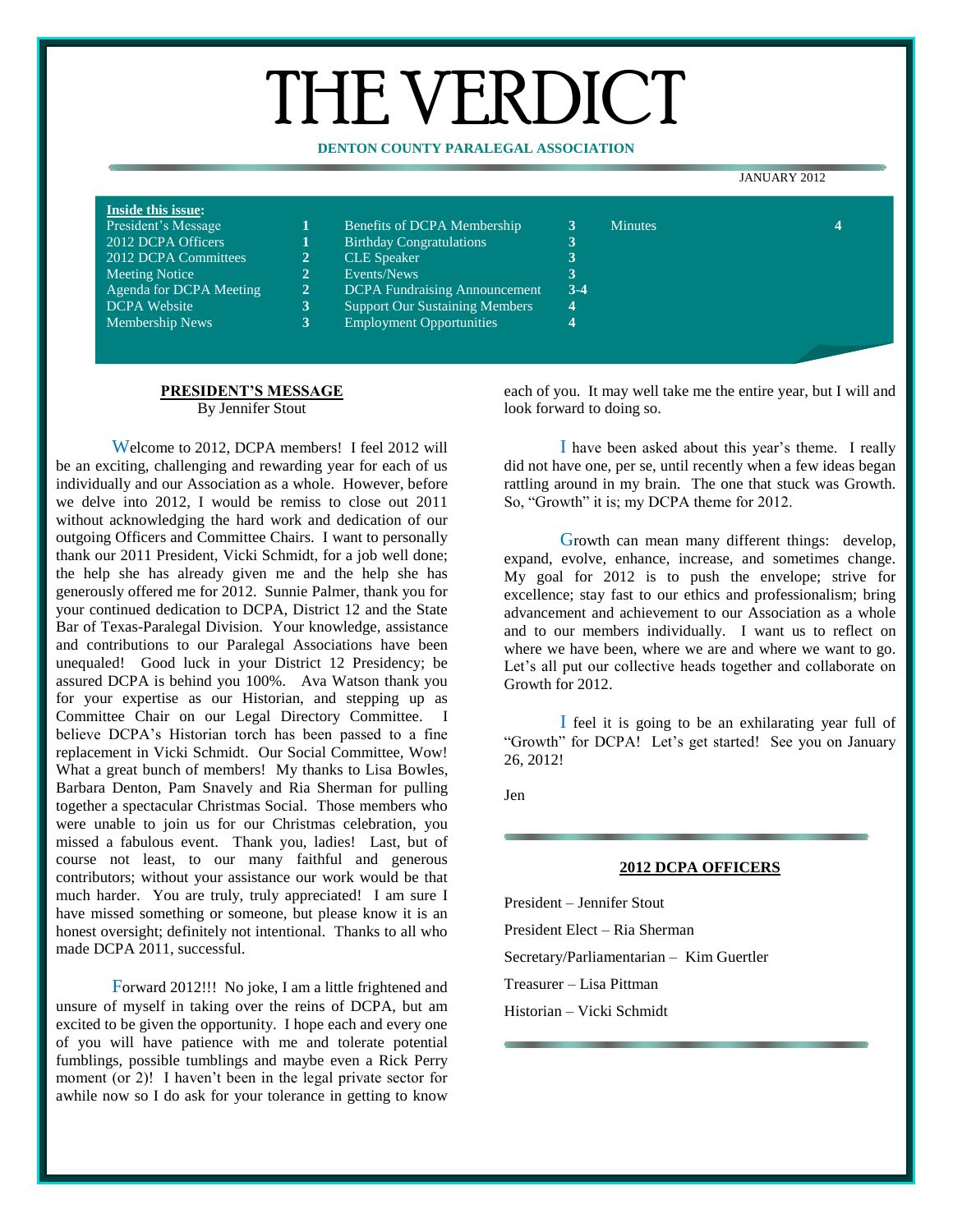#### **2012 DCPA COMMITTEES**

CLE Committee -

Lisa Bowles, Chairman Michelle James Debbie Mitchell Marguerita Alba Allison Martin

Fund Raising Committee -

Jenna Earhart, Chairman Lisa Pittman Ria Sherman Michele George

Legal Directory Committee -

Debbie Maldonado, Chairman Ava Watson Lisa Pittman

Membership Committee -

Priscilla Brooks, Co-Chairman Linda Lewis, Co-Chairman Sunnie Palmer Jennifer Harris Denise League Michelle Beecher Rachel Hunteman

Newsletter Committee -

Lisa Pittman, Chairman Jennifer Earhart Wanda Woodworth Michele George

#### Social Committee -

Barbara Denton, Co-Chair Christy Powell, Co-Chair Pam Snavely Carolyn Ganzer Lacee Young Carol Pelzel

#### *PLEASE NOTE: EFFECTIVE IMMEDIATELY*

**Due to the increase cost in food & beverages, and to insure there is no increase in cost to DCPA members, the DCPA monthly luncheon meetings will now be held in the smaller banquet room at Oakmont; space will be limited. Therefore, it is imperative you make your reservation to attend and eat or to attend with no lunch.**

#### **MEETING NOTICE**

The Denton County Paralegal Association's next Luncheon will be on Thursday*, January 26, 2012* at noon at Oakmont Country Club, 1901 Oakmont Drive, Corinth, Texas.

The all-inclusive cost of lunch is \$13.00 payable when you sign in. We cannot accept debit or credit cards, or make change, so please bring *exact* amount of cash or a check made payable to DCPA.

*RESERVATIONS ARE REQUIRED and can be made via email to jennifer.stout@dentoncounty.com. The Deadline for making your reservation is 5:00 P.M. on Monday, January 23, 2012.*

**Notice: We must notify Oakmont of the number attending prior to the meeting for preparation of adequate food and seating arrangements. Those that have RSVP'd will get served and seated first. We cannot guarantee that you will have seating or food if you do not RSVP. Please note we are also required to bill those individuals who make reservations and do not attend.**

#### **Directions to Oakmont: Oakmont Country Club is located in Corinth off I-35 East between Lewisville and Denton.**

- Exit 461 Shady Shores Rd/Post Oak Drive
- Turn west onto Post Oak Drive
- Turn right (west) onto Robinson Rd at stop sign
- Turn left (south) onto Oakmont Dr you will see an Oakmont sign in the median
- Turn right into Oakmont Country Club (second right)



#### **AGENDA FOR JANUARY MEETING**

- Date: Thursday, January 26, 2012
- Place: Oakmont Country Club 1901 Oakmont Drive
	- Corinth, Texas 76210

# Time: Noon

- 1. Welcome members and guests
- 2. New Business
	- A. 2012 budget
- 3. Old Business
	- A. Approve November minutes
	- B. Approve November treasurer's report
- 4. Speaker Jay Freeman
- 5. Door Prizes
- 5. Adjournment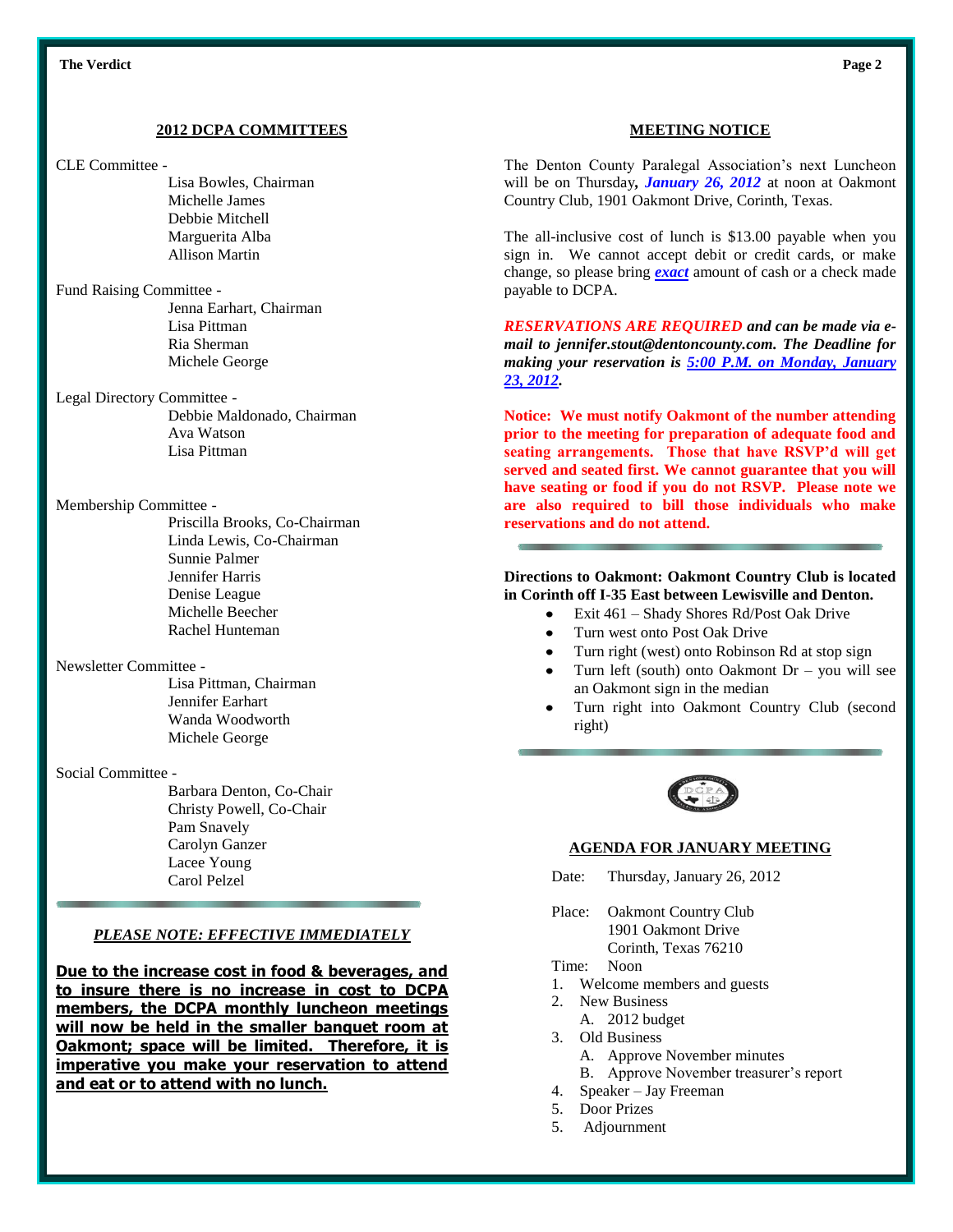#### **DCPA WEBSITE**

Check out what's new on our website at [www.dentonparalegals.org.](http://www.dentonparalegals.org/) Let us know what you think, and what you would like to see on our website in the future. If you have any changes that need to be made to your contact information, please let us know.

# **MEMBERSHIP**

Please encourage those paralegals and others in the legal field, whom are not currently members, to join. If you know of anyone who would like to join, please contact Priscilla Brooks at [Priscilla.brooks@dentoncounty.com,](mailto:Priscilla.brooks@dentoncounty.com) (940) 349-2758 or Linda Lewis at [linda@dentonfamilyattorneys.com,](mailto:linda@dentonfamilyattorneys.com) (940) 591- 1191.

#### **BENEFITS OF MEMBERSHIP IN THE DENTON COUNTY PARALEGAL ASSOCIATION INCLUDE:**

- Receipt of the monthly issue of *The Verdict*
- ❖ Free Accredited CLE at monthly meetings
- ❖ Continuing Legal Education seminars on various topics
- Job Bank
- **\*** Motivation
- $\triangle$  Networking with other paralegals in Denton County
- ❖ Professional growth through participation
- Communication and promotion of professional conduct and responsibility
- Continued individual and professional growth as paralegals
- $\div$  Fulfillment that is received from being involved in the direction of the paralegal profession



**BIRTHDAYS!**

Our members with February birthdays are:

Jennifer Harris (2-10); Debbie Mitchell (2-10); Ruthann Stovall (2-14); Adriana Sanchez (2-14); Glenda Hill (2-18);

Kim Guertler (2-19); and Bruce Stewart (2-22)

Hope each of you will have a **Happy Birthday!**

#### **SPEAKER INFORMATION**

Our Speaker this month is Jay Freeman with Accurate Concept Insurance who will be speaking about "The Texas Safety Responsibility Law and the Ethical Treatment of Your Client, What Every Criminal Defense Attorney Must Know."



#### **EVENTS/NEWS**



Do you have a recipe, informative tip/idea, or joke, etc. that you would like to share with your fellow DCPA Members? If so, please submit your idea to Jenna Earhart at [jearhart@hbwvlaw.com.](mailto:jearhart@hbwvlaw.com) Thank you!

REMINDER: If you have not already completed the "Getting To Know You" questionnaire please take a moment to fill it out and forward to Ria Sherman at [ria@cokerlegal.com.](mailto:ria@cokerlegal.com) The questionnaire is attached.

#### **DCPA FUNDRAISER ANNOUNCEMENTS**

# **Fund-Raiser Event - Cookie Grams!**

It's that time of year where we love to bring a smile to the faces to those we love and care about - why not show them this year by gifting them a Cookie Gram - Homemade cookies and goodies made by our Members stuffed in a Valentine keepsake box and adorned with a brief message from you!

The order form is attached to this month's The Verdict. Please take a moment to complete this form and return it with your payment. Please complete an order form for EACH Cookie Gram you wish to be sent. If you have any questions,